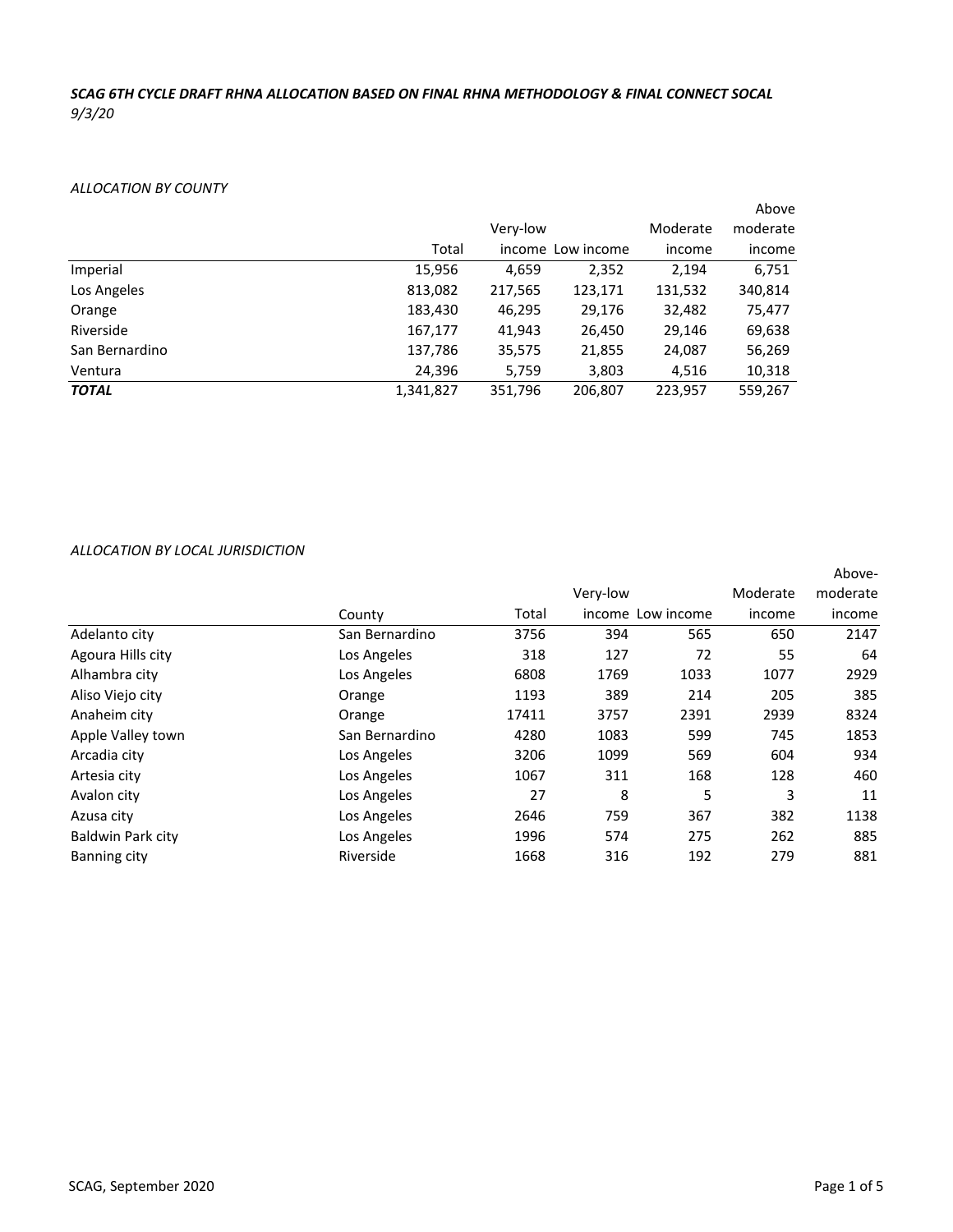| moderate<br>Very-low<br>Moderate<br>Total<br>income Low income<br>income<br>income<br>County<br>1516<br>172<br>818<br>San Bernardino<br>227<br>299<br>Barstow city<br>4202<br>Riverside<br>1226<br>720<br>722<br>1534<br><b>Beaumont city</b><br>228<br>43<br>23<br>29<br><b>Bell city</b><br>Los Angeles<br>133<br>501<br>99<br>29<br>72<br>301<br><b>Bell Gardens city</b><br>Los Angeles<br>552<br>1675<br><b>Bellflower city</b><br>Los Angeles<br>3726<br>1012<br>487<br>1005<br>601<br>Beverly Hills city<br>Los Angeles<br>3096<br>678<br>812<br>212<br>50<br>37<br>92<br>San Bernardino<br>33<br>Big Bear Lake city<br>Riverside<br>493<br>82<br>71<br><b>Blythe city</b><br>96<br>244<br>9<br>41<br>16<br>9<br>$\overline{7}$<br>Bradbury city<br>Los Angeles<br>1423<br>398<br>210<br>202<br>613<br>Brawley city<br>Imperial<br>402<br>2360<br>667<br>393<br>898<br>Brea city<br>Orange<br>1570<br>8899<br>2114<br>1340<br>3875<br>Buena Park city<br>Orange<br><b>Burbank city</b><br>Los Angeles<br>8751<br>2546<br>1415<br>1406<br>3384<br>353<br>131<br>71<br>70<br>81<br>Los Angeles<br>Calabasas city<br>4856<br>1276<br>653<br>612<br>2315<br>Calexico city<br>Imperial<br>2013<br>494<br>378<br>866<br>Riverside<br>275<br>Calimesa city<br>151<br>36<br>21<br>16<br>78<br>Calipatria city<br>Imperial<br>270<br>Camarillo city<br>Ventura<br>1373<br>352<br>244<br>507<br>128<br>43<br>24<br>37<br>Riverside<br>24<br>Canyon Lake city<br>5605<br>1766<br>873<br>2055<br>Los Angeles<br>911<br>Carson city<br>Riverside<br>2542<br>538<br>352<br>456<br>Cathedral City city<br>1196<br>1903<br>678<br>331<br>550<br>Cerritos city<br>Los Angeles<br>344<br>6961<br>2107<br>1201<br>2372<br>Chino city<br>San Bernardino<br>1281<br>Chino Hills city<br>San Bernardino<br>3720<br>1384<br>819<br>787<br>730<br>554<br>297<br>547<br>Claremont city<br>Los Angeles<br>1707<br>309<br>Riverside<br>7867<br>1030<br>997<br>1364<br>4476<br>Coachella city<br>904<br>Colton city<br>San Bernardino<br>5420<br>1314<br>666<br>2536<br>246<br>55<br>22<br>38<br>131<br>Commerce city<br>Los Angeles<br>1001<br>235<br>121<br>515<br>Compton city<br>Los Angeles<br>130<br>Riverside<br>6075<br>1038<br>1748<br>1094<br>2195<br>Corona city<br>2084<br>4947<br>Costa Mesa city<br>11733<br>2912<br>1790<br>Orange<br>612<br>1905<br>267<br>281<br>745<br>Covina city<br>Los Angeles<br>392<br>80<br>36<br>53<br>223<br>Los Angeles<br>Cudahy city<br>3333<br>1105<br>603<br>559<br>1066<br>Culver City city<br>Los Angeles<br>Orange<br>3927<br>1147<br>656<br>622<br>1502<br>Cypress city<br>530<br>Dana Point city<br>147<br>84<br>101<br>198<br>Orange<br>568<br>687<br>Desert Hot Springs city<br>Riverside<br>3865<br>534<br>2076<br>2516<br>Los Angeles<br>842<br>433<br>436<br>805<br>Diamond Bar city<br>Los Angeles<br>6510<br>2074<br>944<br>913<br>2579<br>Downey city<br>886<br>268<br>137<br>Los Angeles<br>144<br>337<br>Duarte city<br>3022<br>671<br>634<br>Riverside<br>1142<br>575<br>Eastvale City<br>998<br>461<br>El Centro city<br>Imperial<br>3433<br>489<br>1485<br>El Monte city<br>Los Angeles<br>8481<br>1792<br>851<br>1230<br>4608 |                 |             |     |     |    |    | Above- |
|----------------------------------------------------------------------------------------------------------------------------------------------------------------------------------------------------------------------------------------------------------------------------------------------------------------------------------------------------------------------------------------------------------------------------------------------------------------------------------------------------------------------------------------------------------------------------------------------------------------------------------------------------------------------------------------------------------------------------------------------------------------------------------------------------------------------------------------------------------------------------------------------------------------------------------------------------------------------------------------------------------------------------------------------------------------------------------------------------------------------------------------------------------------------------------------------------------------------------------------------------------------------------------------------------------------------------------------------------------------------------------------------------------------------------------------------------------------------------------------------------------------------------------------------------------------------------------------------------------------------------------------------------------------------------------------------------------------------------------------------------------------------------------------------------------------------------------------------------------------------------------------------------------------------------------------------------------------------------------------------------------------------------------------------------------------------------------------------------------------------------------------------------------------------------------------------------------------------------------------------------------------------------------------------------------------------------------------------------------------------------------------------------------------------------------------------------------------------------------------------------------------------------------------------------------------------------------------------------------------------------------------------------------------------------------------------------------------------------------------------------------------------------------------------------------------------------------------------------------------------------------------------------------------------------------------------------------------------------------------------------------------------------------------------------------------------------------------------------------------------------------------------------------------------------|-----------------|-------------|-----|-----|----|----|--------|
|                                                                                                                                                                                                                                                                                                                                                                                                                                                                                                                                                                                                                                                                                                                                                                                                                                                                                                                                                                                                                                                                                                                                                                                                                                                                                                                                                                                                                                                                                                                                                                                                                                                                                                                                                                                                                                                                                                                                                                                                                                                                                                                                                                                                                                                                                                                                                                                                                                                                                                                                                                                                                                                                                                                                                                                                                                                                                                                                                                                                                                                                                                                                                                            |                 |             |     |     |    |    |        |
|                                                                                                                                                                                                                                                                                                                                                                                                                                                                                                                                                                                                                                                                                                                                                                                                                                                                                                                                                                                                                                                                                                                                                                                                                                                                                                                                                                                                                                                                                                                                                                                                                                                                                                                                                                                                                                                                                                                                                                                                                                                                                                                                                                                                                                                                                                                                                                                                                                                                                                                                                                                                                                                                                                                                                                                                                                                                                                                                                                                                                                                                                                                                                                            |                 |             |     |     |    |    |        |
|                                                                                                                                                                                                                                                                                                                                                                                                                                                                                                                                                                                                                                                                                                                                                                                                                                                                                                                                                                                                                                                                                                                                                                                                                                                                                                                                                                                                                                                                                                                                                                                                                                                                                                                                                                                                                                                                                                                                                                                                                                                                                                                                                                                                                                                                                                                                                                                                                                                                                                                                                                                                                                                                                                                                                                                                                                                                                                                                                                                                                                                                                                                                                                            |                 |             |     |     |    |    |        |
|                                                                                                                                                                                                                                                                                                                                                                                                                                                                                                                                                                                                                                                                                                                                                                                                                                                                                                                                                                                                                                                                                                                                                                                                                                                                                                                                                                                                                                                                                                                                                                                                                                                                                                                                                                                                                                                                                                                                                                                                                                                                                                                                                                                                                                                                                                                                                                                                                                                                                                                                                                                                                                                                                                                                                                                                                                                                                                                                                                                                                                                                                                                                                                            |                 |             |     |     |    |    |        |
|                                                                                                                                                                                                                                                                                                                                                                                                                                                                                                                                                                                                                                                                                                                                                                                                                                                                                                                                                                                                                                                                                                                                                                                                                                                                                                                                                                                                                                                                                                                                                                                                                                                                                                                                                                                                                                                                                                                                                                                                                                                                                                                                                                                                                                                                                                                                                                                                                                                                                                                                                                                                                                                                                                                                                                                                                                                                                                                                                                                                                                                                                                                                                                            |                 |             |     |     |    |    |        |
|                                                                                                                                                                                                                                                                                                                                                                                                                                                                                                                                                                                                                                                                                                                                                                                                                                                                                                                                                                                                                                                                                                                                                                                                                                                                                                                                                                                                                                                                                                                                                                                                                                                                                                                                                                                                                                                                                                                                                                                                                                                                                                                                                                                                                                                                                                                                                                                                                                                                                                                                                                                                                                                                                                                                                                                                                                                                                                                                                                                                                                                                                                                                                                            |                 |             |     |     |    |    |        |
|                                                                                                                                                                                                                                                                                                                                                                                                                                                                                                                                                                                                                                                                                                                                                                                                                                                                                                                                                                                                                                                                                                                                                                                                                                                                                                                                                                                                                                                                                                                                                                                                                                                                                                                                                                                                                                                                                                                                                                                                                                                                                                                                                                                                                                                                                                                                                                                                                                                                                                                                                                                                                                                                                                                                                                                                                                                                                                                                                                                                                                                                                                                                                                            |                 |             |     |     |    |    |        |
|                                                                                                                                                                                                                                                                                                                                                                                                                                                                                                                                                                                                                                                                                                                                                                                                                                                                                                                                                                                                                                                                                                                                                                                                                                                                                                                                                                                                                                                                                                                                                                                                                                                                                                                                                                                                                                                                                                                                                                                                                                                                                                                                                                                                                                                                                                                                                                                                                                                                                                                                                                                                                                                                                                                                                                                                                                                                                                                                                                                                                                                                                                                                                                            |                 |             |     |     |    |    |        |
|                                                                                                                                                                                                                                                                                                                                                                                                                                                                                                                                                                                                                                                                                                                                                                                                                                                                                                                                                                                                                                                                                                                                                                                                                                                                                                                                                                                                                                                                                                                                                                                                                                                                                                                                                                                                                                                                                                                                                                                                                                                                                                                                                                                                                                                                                                                                                                                                                                                                                                                                                                                                                                                                                                                                                                                                                                                                                                                                                                                                                                                                                                                                                                            |                 |             |     |     |    |    |        |
|                                                                                                                                                                                                                                                                                                                                                                                                                                                                                                                                                                                                                                                                                                                                                                                                                                                                                                                                                                                                                                                                                                                                                                                                                                                                                                                                                                                                                                                                                                                                                                                                                                                                                                                                                                                                                                                                                                                                                                                                                                                                                                                                                                                                                                                                                                                                                                                                                                                                                                                                                                                                                                                                                                                                                                                                                                                                                                                                                                                                                                                                                                                                                                            |                 |             |     |     |    |    |        |
|                                                                                                                                                                                                                                                                                                                                                                                                                                                                                                                                                                                                                                                                                                                                                                                                                                                                                                                                                                                                                                                                                                                                                                                                                                                                                                                                                                                                                                                                                                                                                                                                                                                                                                                                                                                                                                                                                                                                                                                                                                                                                                                                                                                                                                                                                                                                                                                                                                                                                                                                                                                                                                                                                                                                                                                                                                                                                                                                                                                                                                                                                                                                                                            |                 |             |     |     |    |    |        |
|                                                                                                                                                                                                                                                                                                                                                                                                                                                                                                                                                                                                                                                                                                                                                                                                                                                                                                                                                                                                                                                                                                                                                                                                                                                                                                                                                                                                                                                                                                                                                                                                                                                                                                                                                                                                                                                                                                                                                                                                                                                                                                                                                                                                                                                                                                                                                                                                                                                                                                                                                                                                                                                                                                                                                                                                                                                                                                                                                                                                                                                                                                                                                                            |                 |             |     |     |    |    |        |
|                                                                                                                                                                                                                                                                                                                                                                                                                                                                                                                                                                                                                                                                                                                                                                                                                                                                                                                                                                                                                                                                                                                                                                                                                                                                                                                                                                                                                                                                                                                                                                                                                                                                                                                                                                                                                                                                                                                                                                                                                                                                                                                                                                                                                                                                                                                                                                                                                                                                                                                                                                                                                                                                                                                                                                                                                                                                                                                                                                                                                                                                                                                                                                            |                 |             |     |     |    |    |        |
|                                                                                                                                                                                                                                                                                                                                                                                                                                                                                                                                                                                                                                                                                                                                                                                                                                                                                                                                                                                                                                                                                                                                                                                                                                                                                                                                                                                                                                                                                                                                                                                                                                                                                                                                                                                                                                                                                                                                                                                                                                                                                                                                                                                                                                                                                                                                                                                                                                                                                                                                                                                                                                                                                                                                                                                                                                                                                                                                                                                                                                                                                                                                                                            |                 |             |     |     |    |    |        |
|                                                                                                                                                                                                                                                                                                                                                                                                                                                                                                                                                                                                                                                                                                                                                                                                                                                                                                                                                                                                                                                                                                                                                                                                                                                                                                                                                                                                                                                                                                                                                                                                                                                                                                                                                                                                                                                                                                                                                                                                                                                                                                                                                                                                                                                                                                                                                                                                                                                                                                                                                                                                                                                                                                                                                                                                                                                                                                                                                                                                                                                                                                                                                                            |                 |             |     |     |    |    |        |
|                                                                                                                                                                                                                                                                                                                                                                                                                                                                                                                                                                                                                                                                                                                                                                                                                                                                                                                                                                                                                                                                                                                                                                                                                                                                                                                                                                                                                                                                                                                                                                                                                                                                                                                                                                                                                                                                                                                                                                                                                                                                                                                                                                                                                                                                                                                                                                                                                                                                                                                                                                                                                                                                                                                                                                                                                                                                                                                                                                                                                                                                                                                                                                            |                 |             |     |     |    |    |        |
|                                                                                                                                                                                                                                                                                                                                                                                                                                                                                                                                                                                                                                                                                                                                                                                                                                                                                                                                                                                                                                                                                                                                                                                                                                                                                                                                                                                                                                                                                                                                                                                                                                                                                                                                                                                                                                                                                                                                                                                                                                                                                                                                                                                                                                                                                                                                                                                                                                                                                                                                                                                                                                                                                                                                                                                                                                                                                                                                                                                                                                                                                                                                                                            |                 |             |     |     |    |    |        |
|                                                                                                                                                                                                                                                                                                                                                                                                                                                                                                                                                                                                                                                                                                                                                                                                                                                                                                                                                                                                                                                                                                                                                                                                                                                                                                                                                                                                                                                                                                                                                                                                                                                                                                                                                                                                                                                                                                                                                                                                                                                                                                                                                                                                                                                                                                                                                                                                                                                                                                                                                                                                                                                                                                                                                                                                                                                                                                                                                                                                                                                                                                                                                                            |                 |             |     |     |    |    |        |
|                                                                                                                                                                                                                                                                                                                                                                                                                                                                                                                                                                                                                                                                                                                                                                                                                                                                                                                                                                                                                                                                                                                                                                                                                                                                                                                                                                                                                                                                                                                                                                                                                                                                                                                                                                                                                                                                                                                                                                                                                                                                                                                                                                                                                                                                                                                                                                                                                                                                                                                                                                                                                                                                                                                                                                                                                                                                                                                                                                                                                                                                                                                                                                            |                 |             |     |     |    |    |        |
|                                                                                                                                                                                                                                                                                                                                                                                                                                                                                                                                                                                                                                                                                                                                                                                                                                                                                                                                                                                                                                                                                                                                                                                                                                                                                                                                                                                                                                                                                                                                                                                                                                                                                                                                                                                                                                                                                                                                                                                                                                                                                                                                                                                                                                                                                                                                                                                                                                                                                                                                                                                                                                                                                                                                                                                                                                                                                                                                                                                                                                                                                                                                                                            |                 |             |     |     |    |    |        |
|                                                                                                                                                                                                                                                                                                                                                                                                                                                                                                                                                                                                                                                                                                                                                                                                                                                                                                                                                                                                                                                                                                                                                                                                                                                                                                                                                                                                                                                                                                                                                                                                                                                                                                                                                                                                                                                                                                                                                                                                                                                                                                                                                                                                                                                                                                                                                                                                                                                                                                                                                                                                                                                                                                                                                                                                                                                                                                                                                                                                                                                                                                                                                                            |                 |             |     |     |    |    |        |
|                                                                                                                                                                                                                                                                                                                                                                                                                                                                                                                                                                                                                                                                                                                                                                                                                                                                                                                                                                                                                                                                                                                                                                                                                                                                                                                                                                                                                                                                                                                                                                                                                                                                                                                                                                                                                                                                                                                                                                                                                                                                                                                                                                                                                                                                                                                                                                                                                                                                                                                                                                                                                                                                                                                                                                                                                                                                                                                                                                                                                                                                                                                                                                            |                 |             |     |     |    |    |        |
|                                                                                                                                                                                                                                                                                                                                                                                                                                                                                                                                                                                                                                                                                                                                                                                                                                                                                                                                                                                                                                                                                                                                                                                                                                                                                                                                                                                                                                                                                                                                                                                                                                                                                                                                                                                                                                                                                                                                                                                                                                                                                                                                                                                                                                                                                                                                                                                                                                                                                                                                                                                                                                                                                                                                                                                                                                                                                                                                                                                                                                                                                                                                                                            |                 |             |     |     |    |    |        |
|                                                                                                                                                                                                                                                                                                                                                                                                                                                                                                                                                                                                                                                                                                                                                                                                                                                                                                                                                                                                                                                                                                                                                                                                                                                                                                                                                                                                                                                                                                                                                                                                                                                                                                                                                                                                                                                                                                                                                                                                                                                                                                                                                                                                                                                                                                                                                                                                                                                                                                                                                                                                                                                                                                                                                                                                                                                                                                                                                                                                                                                                                                                                                                            |                 |             |     |     |    |    |        |
|                                                                                                                                                                                                                                                                                                                                                                                                                                                                                                                                                                                                                                                                                                                                                                                                                                                                                                                                                                                                                                                                                                                                                                                                                                                                                                                                                                                                                                                                                                                                                                                                                                                                                                                                                                                                                                                                                                                                                                                                                                                                                                                                                                                                                                                                                                                                                                                                                                                                                                                                                                                                                                                                                                                                                                                                                                                                                                                                                                                                                                                                                                                                                                            |                 |             |     |     |    |    |        |
|                                                                                                                                                                                                                                                                                                                                                                                                                                                                                                                                                                                                                                                                                                                                                                                                                                                                                                                                                                                                                                                                                                                                                                                                                                                                                                                                                                                                                                                                                                                                                                                                                                                                                                                                                                                                                                                                                                                                                                                                                                                                                                                                                                                                                                                                                                                                                                                                                                                                                                                                                                                                                                                                                                                                                                                                                                                                                                                                                                                                                                                                                                                                                                            |                 |             |     |     |    |    |        |
|                                                                                                                                                                                                                                                                                                                                                                                                                                                                                                                                                                                                                                                                                                                                                                                                                                                                                                                                                                                                                                                                                                                                                                                                                                                                                                                                                                                                                                                                                                                                                                                                                                                                                                                                                                                                                                                                                                                                                                                                                                                                                                                                                                                                                                                                                                                                                                                                                                                                                                                                                                                                                                                                                                                                                                                                                                                                                                                                                                                                                                                                                                                                                                            |                 |             |     |     |    |    |        |
|                                                                                                                                                                                                                                                                                                                                                                                                                                                                                                                                                                                                                                                                                                                                                                                                                                                                                                                                                                                                                                                                                                                                                                                                                                                                                                                                                                                                                                                                                                                                                                                                                                                                                                                                                                                                                                                                                                                                                                                                                                                                                                                                                                                                                                                                                                                                                                                                                                                                                                                                                                                                                                                                                                                                                                                                                                                                                                                                                                                                                                                                                                                                                                            |                 |             |     |     |    |    |        |
|                                                                                                                                                                                                                                                                                                                                                                                                                                                                                                                                                                                                                                                                                                                                                                                                                                                                                                                                                                                                                                                                                                                                                                                                                                                                                                                                                                                                                                                                                                                                                                                                                                                                                                                                                                                                                                                                                                                                                                                                                                                                                                                                                                                                                                                                                                                                                                                                                                                                                                                                                                                                                                                                                                                                                                                                                                                                                                                                                                                                                                                                                                                                                                            |                 |             |     |     |    |    |        |
|                                                                                                                                                                                                                                                                                                                                                                                                                                                                                                                                                                                                                                                                                                                                                                                                                                                                                                                                                                                                                                                                                                                                                                                                                                                                                                                                                                                                                                                                                                                                                                                                                                                                                                                                                                                                                                                                                                                                                                                                                                                                                                                                                                                                                                                                                                                                                                                                                                                                                                                                                                                                                                                                                                                                                                                                                                                                                                                                                                                                                                                                                                                                                                            |                 |             |     |     |    |    |        |
|                                                                                                                                                                                                                                                                                                                                                                                                                                                                                                                                                                                                                                                                                                                                                                                                                                                                                                                                                                                                                                                                                                                                                                                                                                                                                                                                                                                                                                                                                                                                                                                                                                                                                                                                                                                                                                                                                                                                                                                                                                                                                                                                                                                                                                                                                                                                                                                                                                                                                                                                                                                                                                                                                                                                                                                                                                                                                                                                                                                                                                                                                                                                                                            |                 |             |     |     |    |    |        |
|                                                                                                                                                                                                                                                                                                                                                                                                                                                                                                                                                                                                                                                                                                                                                                                                                                                                                                                                                                                                                                                                                                                                                                                                                                                                                                                                                                                                                                                                                                                                                                                                                                                                                                                                                                                                                                                                                                                                                                                                                                                                                                                                                                                                                                                                                                                                                                                                                                                                                                                                                                                                                                                                                                                                                                                                                                                                                                                                                                                                                                                                                                                                                                            |                 |             |     |     |    |    |        |
|                                                                                                                                                                                                                                                                                                                                                                                                                                                                                                                                                                                                                                                                                                                                                                                                                                                                                                                                                                                                                                                                                                                                                                                                                                                                                                                                                                                                                                                                                                                                                                                                                                                                                                                                                                                                                                                                                                                                                                                                                                                                                                                                                                                                                                                                                                                                                                                                                                                                                                                                                                                                                                                                                                                                                                                                                                                                                                                                                                                                                                                                                                                                                                            |                 |             |     |     |    |    |        |
|                                                                                                                                                                                                                                                                                                                                                                                                                                                                                                                                                                                                                                                                                                                                                                                                                                                                                                                                                                                                                                                                                                                                                                                                                                                                                                                                                                                                                                                                                                                                                                                                                                                                                                                                                                                                                                                                                                                                                                                                                                                                                                                                                                                                                                                                                                                                                                                                                                                                                                                                                                                                                                                                                                                                                                                                                                                                                                                                                                                                                                                                                                                                                                            |                 |             |     |     |    |    |        |
|                                                                                                                                                                                                                                                                                                                                                                                                                                                                                                                                                                                                                                                                                                                                                                                                                                                                                                                                                                                                                                                                                                                                                                                                                                                                                                                                                                                                                                                                                                                                                                                                                                                                                                                                                                                                                                                                                                                                                                                                                                                                                                                                                                                                                                                                                                                                                                                                                                                                                                                                                                                                                                                                                                                                                                                                                                                                                                                                                                                                                                                                                                                                                                            |                 |             |     |     |    |    |        |
|                                                                                                                                                                                                                                                                                                                                                                                                                                                                                                                                                                                                                                                                                                                                                                                                                                                                                                                                                                                                                                                                                                                                                                                                                                                                                                                                                                                                                                                                                                                                                                                                                                                                                                                                                                                                                                                                                                                                                                                                                                                                                                                                                                                                                                                                                                                                                                                                                                                                                                                                                                                                                                                                                                                                                                                                                                                                                                                                                                                                                                                                                                                                                                            |                 |             |     |     |    |    |        |
|                                                                                                                                                                                                                                                                                                                                                                                                                                                                                                                                                                                                                                                                                                                                                                                                                                                                                                                                                                                                                                                                                                                                                                                                                                                                                                                                                                                                                                                                                                                                                                                                                                                                                                                                                                                                                                                                                                                                                                                                                                                                                                                                                                                                                                                                                                                                                                                                                                                                                                                                                                                                                                                                                                                                                                                                                                                                                                                                                                                                                                                                                                                                                                            |                 |             |     |     |    |    |        |
|                                                                                                                                                                                                                                                                                                                                                                                                                                                                                                                                                                                                                                                                                                                                                                                                                                                                                                                                                                                                                                                                                                                                                                                                                                                                                                                                                                                                                                                                                                                                                                                                                                                                                                                                                                                                                                                                                                                                                                                                                                                                                                                                                                                                                                                                                                                                                                                                                                                                                                                                                                                                                                                                                                                                                                                                                                                                                                                                                                                                                                                                                                                                                                            |                 |             |     |     |    |    |        |
|                                                                                                                                                                                                                                                                                                                                                                                                                                                                                                                                                                                                                                                                                                                                                                                                                                                                                                                                                                                                                                                                                                                                                                                                                                                                                                                                                                                                                                                                                                                                                                                                                                                                                                                                                                                                                                                                                                                                                                                                                                                                                                                                                                                                                                                                                                                                                                                                                                                                                                                                                                                                                                                                                                                                                                                                                                                                                                                                                                                                                                                                                                                                                                            |                 |             |     |     |    |    |        |
|                                                                                                                                                                                                                                                                                                                                                                                                                                                                                                                                                                                                                                                                                                                                                                                                                                                                                                                                                                                                                                                                                                                                                                                                                                                                                                                                                                                                                                                                                                                                                                                                                                                                                                                                                                                                                                                                                                                                                                                                                                                                                                                                                                                                                                                                                                                                                                                                                                                                                                                                                                                                                                                                                                                                                                                                                                                                                                                                                                                                                                                                                                                                                                            |                 |             |     |     |    |    |        |
|                                                                                                                                                                                                                                                                                                                                                                                                                                                                                                                                                                                                                                                                                                                                                                                                                                                                                                                                                                                                                                                                                                                                                                                                                                                                                                                                                                                                                                                                                                                                                                                                                                                                                                                                                                                                                                                                                                                                                                                                                                                                                                                                                                                                                                                                                                                                                                                                                                                                                                                                                                                                                                                                                                                                                                                                                                                                                                                                                                                                                                                                                                                                                                            |                 |             |     |     |    |    |        |
|                                                                                                                                                                                                                                                                                                                                                                                                                                                                                                                                                                                                                                                                                                                                                                                                                                                                                                                                                                                                                                                                                                                                                                                                                                                                                                                                                                                                                                                                                                                                                                                                                                                                                                                                                                                                                                                                                                                                                                                                                                                                                                                                                                                                                                                                                                                                                                                                                                                                                                                                                                                                                                                                                                                                                                                                                                                                                                                                                                                                                                                                                                                                                                            |                 |             |     |     |    |    |        |
|                                                                                                                                                                                                                                                                                                                                                                                                                                                                                                                                                                                                                                                                                                                                                                                                                                                                                                                                                                                                                                                                                                                                                                                                                                                                                                                                                                                                                                                                                                                                                                                                                                                                                                                                                                                                                                                                                                                                                                                                                                                                                                                                                                                                                                                                                                                                                                                                                                                                                                                                                                                                                                                                                                                                                                                                                                                                                                                                                                                                                                                                                                                                                                            |                 |             |     |     |    |    |        |
|                                                                                                                                                                                                                                                                                                                                                                                                                                                                                                                                                                                                                                                                                                                                                                                                                                                                                                                                                                                                                                                                                                                                                                                                                                                                                                                                                                                                                                                                                                                                                                                                                                                                                                                                                                                                                                                                                                                                                                                                                                                                                                                                                                                                                                                                                                                                                                                                                                                                                                                                                                                                                                                                                                                                                                                                                                                                                                                                                                                                                                                                                                                                                                            |                 |             |     |     |    |    |        |
|                                                                                                                                                                                                                                                                                                                                                                                                                                                                                                                                                                                                                                                                                                                                                                                                                                                                                                                                                                                                                                                                                                                                                                                                                                                                                                                                                                                                                                                                                                                                                                                                                                                                                                                                                                                                                                                                                                                                                                                                                                                                                                                                                                                                                                                                                                                                                                                                                                                                                                                                                                                                                                                                                                                                                                                                                                                                                                                                                                                                                                                                                                                                                                            |                 |             |     |     |    |    |        |
|                                                                                                                                                                                                                                                                                                                                                                                                                                                                                                                                                                                                                                                                                                                                                                                                                                                                                                                                                                                                                                                                                                                                                                                                                                                                                                                                                                                                                                                                                                                                                                                                                                                                                                                                                                                                                                                                                                                                                                                                                                                                                                                                                                                                                                                                                                                                                                                                                                                                                                                                                                                                                                                                                                                                                                                                                                                                                                                                                                                                                                                                                                                                                                            | El Segundo city | Los Angeles | 491 | 189 | 88 | 83 | 131    |
| 413<br>72<br>72<br>208<br>Ventura<br>61<br>Fillmore city                                                                                                                                                                                                                                                                                                                                                                                                                                                                                                                                                                                                                                                                                                                                                                                                                                                                                                                                                                                                                                                                                                                                                                                                                                                                                                                                                                                                                                                                                                                                                                                                                                                                                                                                                                                                                                                                                                                                                                                                                                                                                                                                                                                                                                                                                                                                                                                                                                                                                                                                                                                                                                                                                                                                                                                                                                                                                                                                                                                                                                                                                                                   |                 |             |     |     |    |    |        |
| Fontana city<br>San Bernardino<br>17477<br>5096<br>2943<br>3029<br>6409                                                                                                                                                                                                                                                                                                                                                                                                                                                                                                                                                                                                                                                                                                                                                                                                                                                                                                                                                                                                                                                                                                                                                                                                                                                                                                                                                                                                                                                                                                                                                                                                                                                                                                                                                                                                                                                                                                                                                                                                                                                                                                                                                                                                                                                                                                                                                                                                                                                                                                                                                                                                                                                                                                                                                                                                                                                                                                                                                                                                                                                                                                    |                 |             |     |     |    |    |        |
| 832<br>1907<br>Fountain Valley city<br>4827<br>1304<br>784<br>Orange                                                                                                                                                                                                                                                                                                                                                                                                                                                                                                                                                                                                                                                                                                                                                                                                                                                                                                                                                                                                                                                                                                                                                                                                                                                                                                                                                                                                                                                                                                                                                                                                                                                                                                                                                                                                                                                                                                                                                                                                                                                                                                                                                                                                                                                                                                                                                                                                                                                                                                                                                                                                                                                                                                                                                                                                                                                                                                                                                                                                                                                                                                       |                 |             |     |     |    |    |        |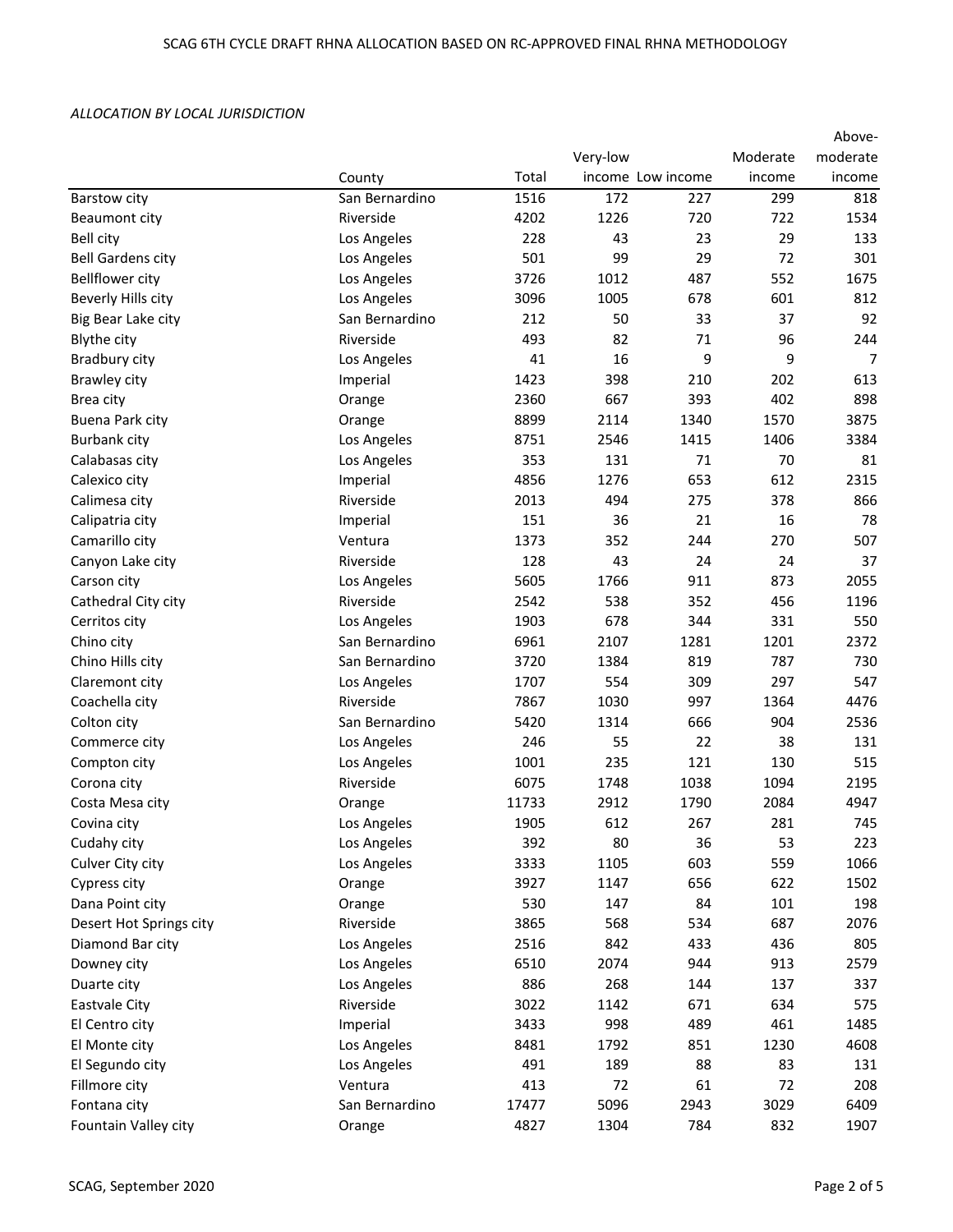|                           |                |        |                   |       |          | Above-   |
|---------------------------|----------------|--------|-------------------|-------|----------|----------|
|                           |                |        | Very-low          |       | Moderate | moderate |
|                           | County         | Total  | income Low income |       | income   | income   |
| Fullerton city            | Orange         | 13180  | 3190              | 1985  | 2267     | 5738     |
| Garden Grove city         | Orange         | 19122  | 4155              | 2795  | 3204     | 8968     |
| Gardena city              | Los Angeles    | 5721   | 1481              | 759   | 892      | 2589     |
| Glendale city             | Los Angeles    | 13393  | 3430              | 2158  | 2244     | 5561     |
| Glendora city             | Los Angeles    | 2270   | 733               | 385   | 387      | 765      |
| Grand Terrace city        | San Bernardino | 628    | 188               | 92    | 106      | 242      |
| Hawaiian Gardens city     | Los Angeles    | 331    | 61                | 44    | 46       | 180      |
| Hawthorne city            | Los Angeles    | 1731   | 444               | 204   | 249      | 834      |
| Hemet city                | Riverside      | 6450   | 810               | 730   | 1171     | 3739     |
| Hermosa Beach city        | Los Angeles    | 556    | 231               | 127   | 105      | 93       |
| Hesperia city             | San Bernardino | 8135   | 1916              | 1228  | 1406     | 3585     |
| Hidden Hills city         | Los Angeles    | 40     | 17                | 8     | 9        | 6        |
| <b>Highland city</b>      | San Bernardino | 2508   | 618               | 408   | 470      | 1012     |
| Holtville city            | Imperial       | 171    | 41                | 33    | 26       | 71       |
| Huntington Beach city     | Orange         | 13337  | 3652              | 2179  | 2303     | 5203     |
| Huntington Park city      | Los Angeles    | 1601   | 263               | 196   | 242      | 900      |
| Imperial city             | Imperial       | 1597   | 702               | 345   | 294      | 256      |
| Indian Wells city         | Riverside      | 382    | 117               | 81    | 91       | 93       |
| Indio city                | Riverside      | 7793   | 1788              | 1167  | 1312     | 3526     |
| Industry city             | Los Angeles    | 17     | 6                 | 4     | 2        | 5        |
| Inglewood city            | Los Angeles    | 7422   | 1808              | 953   | 1110     | 3551     |
| Irvine city               | Orange         | 23554  | 6379              | 4225  | 4299     | 8651     |
| Irwindale city            | Los Angeles    | 118    | 36                | 11    | 16       | 55       |
| Jurupa Valley City        | Riverside      | 4485   | 1204              | 747   | 729      | 1805     |
| La Cañada Flintridge city | Los Angeles    | 610    | 251               | 135   | 139      | 85       |
| La Habra city             | Orange         | 803    | 192               | 116   | 130      | 365      |
| La Habra Heights city     | Los Angeles    | 172    | 78                | 35    | 31       | 28       |
| La Mirada city            | Los Angeles    | 1957   | 633               | 341   | 319      | 664      |
| La Palma city             | Orange         | 800    | 223               | 140   | 137      | 300      |
| La Puente city            | Los Angeles    | 1924   | 542               | 275   | 274      | 833      |
| La Quinta city            | Riverside      | 1526   | 419               | 268   | 296      | 543      |
| La Verne city             | Los Angeles    | 1343   | 413               | 238   | 223      | 469      |
| Laguna Beach city         | Orange         | 393    | 117               | 80    | 79       | 117      |
| Laguna Hills city         | Orange         | 1980   | 566               | 353   | 353      | 708      |
| Laguna Niguel city        | Orange         | 1204   | 347               | 201   | 223      | 433      |
| Laguna Woods city         | Orange         | 993    | 126               | 135   | 191      | 541      |
| Lake Elsinore city        | Riverside      | 6666   | 1874              | 1097  | 1131     | 2564     |
| Lake Forest city          | Orange         | 3228   | 954               | 541   | 558      | 1175     |
| Lakewood city             | Los Angeles    | 3914   | 1293              | 636   | 652      | 1333     |
| Lancaster city            | Los Angeles    | 9002   | 2218              | 1192  | 1325     | 4267     |
| Lawndale city             | Los Angeles    | 2491   | 730               | 310   | 370      | 1081     |
| Loma Linda city           | San Bernardino | 2048   | 522               | 311   | 352      | 863      |
| Lomita city               | Los Angeles    | 827    | 238               | 124   | 127      | 338      |
| Long Beach city           | Los Angeles    | 26440  | 7123              | 4038  | 4149     | 11130    |
| Los Alamitos city         | Orange         | 767    | 193               | 118   | 145      | 311      |
| Los Angeles city          | Los Angeles    | 455577 | 115680            | 68593 | 74936    | 196368   |
| Lynwood city              | Los Angeles    | 1555   | 376               | 139   | 235      | 805      |
|                           |                |        |                   |       |          |          |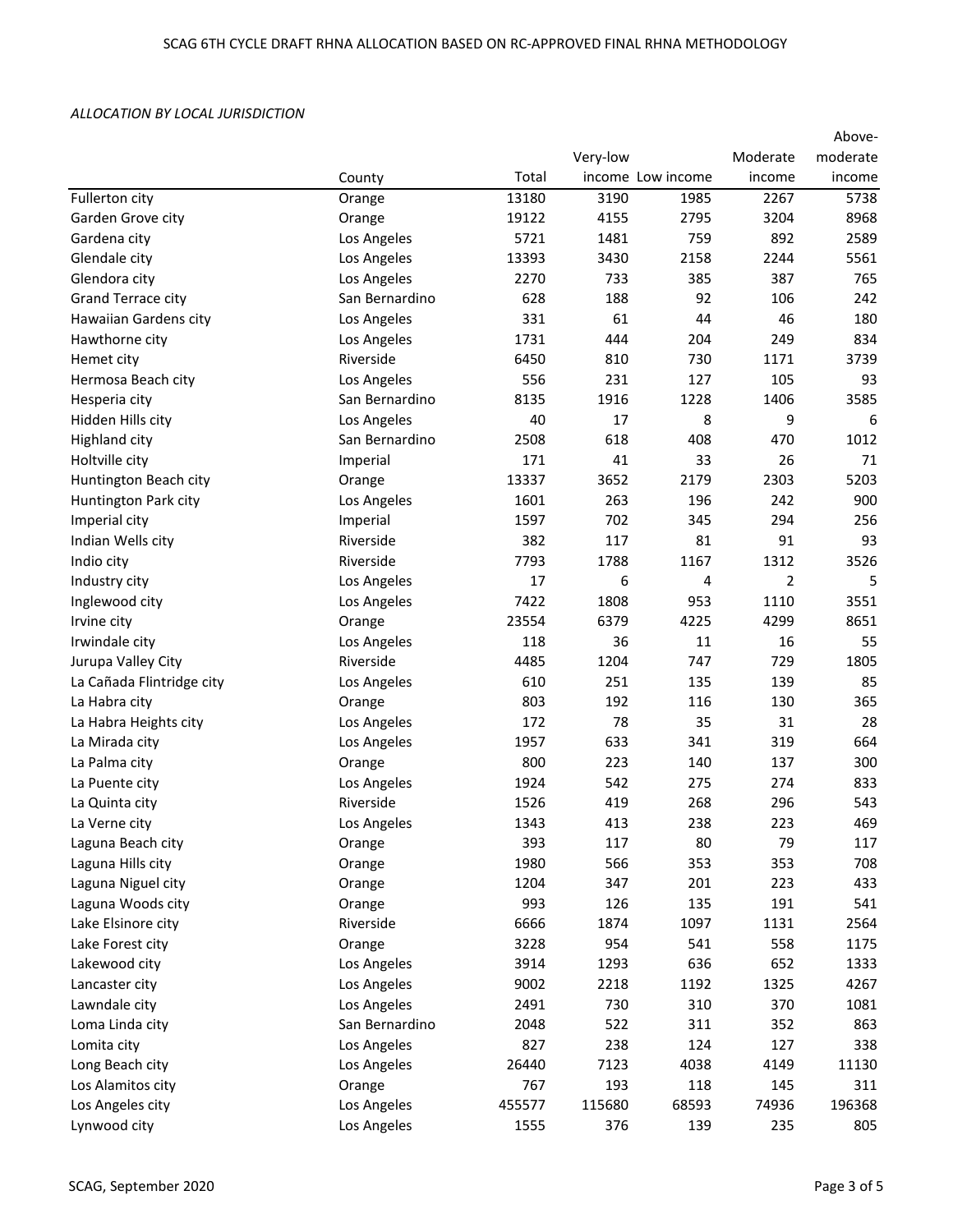|                                 |                | Above- |                   |      |          |          |  |
|---------------------------------|----------------|--------|-------------------|------|----------|----------|--|
|                                 |                |        | Very-low          |      | Moderate | moderate |  |
|                                 | County         | Total  | income Low income |      | income   | income   |  |
| Malibu city                     | Los Angeles    | 78     | 27                | 19   | 17       | 15       |  |
| Manhattan Beach city            | Los Angeles    | 773    | 322               | 164  | 155      | 132      |  |
| Maywood city                    | Los Angeles    | 363    | 54                | 47   | 55       | 207      |  |
| Menifee city                    | Riverside      | 6594   | 1756              | 1049 | 1104     | 2685     |  |
| Mission Viejo city              | Orange         | 2211   | 672               | 400  | 396      | 743      |  |
| Monrovia city                   | Los Angeles    | 1665   | 518               | 261  | 253      | 633      |  |
| Montclair city                  | San Bernardino | 2586   | 696               | 382  | 398      | 1110     |  |
| Montebello city                 | Los Angeles    | 5174   | 1311              | 705  | 775      | 2383     |  |
| Monterey Park city              | Los Angeles    | 5245   | 1321              | 820  | 846      | 2258     |  |
| Moorpark city                   | Ventura        | 1288   | 377               | 233  | 245      | 433      |  |
| Moreno Valley city              | Riverside      | 13596  | 3769              | 2047 | 2161     | 5619     |  |
| Murrieta city                   | Riverside      | 3034   | 1006              | 581  | 543      | 904      |  |
| Needles city                    | San Bernardino | 87     | 10                | 11   | 16       | 50       |  |
| Newport Beach city              | Orange         | 4834   | 1453              | 928  | 1048     | 1405     |  |
| Norco city                      | Riverside      | 454    | 145               | 85   | 82       | 142      |  |
| Norwalk city                    | Los Angeles    | 5022   | 1542              | 757  | 657      | 2066     |  |
| Ojai city                       | Ventura        | 53     | 13                | 9    | 10       | 21       |  |
| Ontario city                    | San Bernardino | 20805  | 5625              | 3279 | 3322     | 8579     |  |
| Orange city                     | Orange         | 3927   | 1064              | 603  | 676      | 1584     |  |
| Oxnard city                     | Ventura        | 8528   | 1835              | 1068 | 1535     | 4090     |  |
| Palm Desert city                | Riverside      | 2783   | 673               | 459  | 460      | 1191     |  |
| Palm Springs city               | Riverside      | 2552   | 544               | 407  | 461      | 1140     |  |
| Palmdale city                   | Los Angeles    | 6625   | 1773              | 933  | 1002     | 2917     |  |
| Palos Verdes Estates city       | Los Angeles    | 198    | 82                | 44   | 47       | 25       |  |
| Paramount city                  | Los Angeles    | 362    | 91                | 43   | 48       | 180      |  |
| Pasadena city                   | Los Angeles    | 9408   | 2740              | 1659 | 1562     | 3447     |  |
| Perris city                     | Riverside      | 7786   | 2025              | 1124 | 1271     | 3366     |  |
| Pico Rivera city                | Los Angeles    | 3939   | 1149              | 562  | 572      | 1656     |  |
| Placentia city                  | Orange         | 4365   | 1228              | 679  | 769      | 1689     |  |
| Pomona city                     | Los Angeles    | 10534  | 2792              | 1336 | 1507     | 4899     |  |
| Port Hueneme city               | Ventura        | 125    | 26                | 16   | 18       | 65       |  |
| Rancho Cucamonga city           | San Bernardino | 10501  | 3237              | 1916 | 2033     | 3315     |  |
| Rancho Mirage city              | Riverside      | 1741   | 429               | 317  | 327      | 668      |  |
| Rancho Palos Verdes city        | Los Angeles    | 638    | 253               | 139  | 125      | 121      |  |
| Rancho Santa Margarita city     | Orange         | 680    | 209               | 120  | 125      | 226      |  |
| Redlands city                   | San Bernardino | 3507   | 964               | 614  | 650      | 1279     |  |
| Redondo Beach city              | Los Angeles    | 2483   | 933               | 507  | 489      | 554      |  |
| Rialto city                     | San Bernardino | 8252   | 2212              | 1203 | 1368     | 3469     |  |
| Riverside city                  | Riverside      | 18415  | 4849              | 3057 | 3133     | 7376     |  |
| Rolling Hills city              | Los Angeles    | 45     | 20                | 9    | 11       | 5        |  |
| Rolling Hills Estates city      | Los Angeles    | 191    | 82                | 42   | 38       | 29       |  |
| Rosemead city                   | Los Angeles    | 4601   | 1151              | 636  | 685      | 2129     |  |
| San Bernardino city             | San Bernardino | 8104   | 1411              | 1095 | 1445     | 4153     |  |
| San Buenaventura (Ventura) city | Ventura        | 5300   | 1184              | 863  | 948      | 2305     |  |
| San Clemente city               | Orange         | 978    | 281               | 163  | 187      | 347      |  |
| San Dimas city                  | Los Angeles    | 1245   | 383               | 219  | 206      | 437      |  |
| San Fernando city               | Los Angeles    | 1791   | 460               | 273  | 283      | 775      |  |
|                                 |                |        |                   |      |          |          |  |